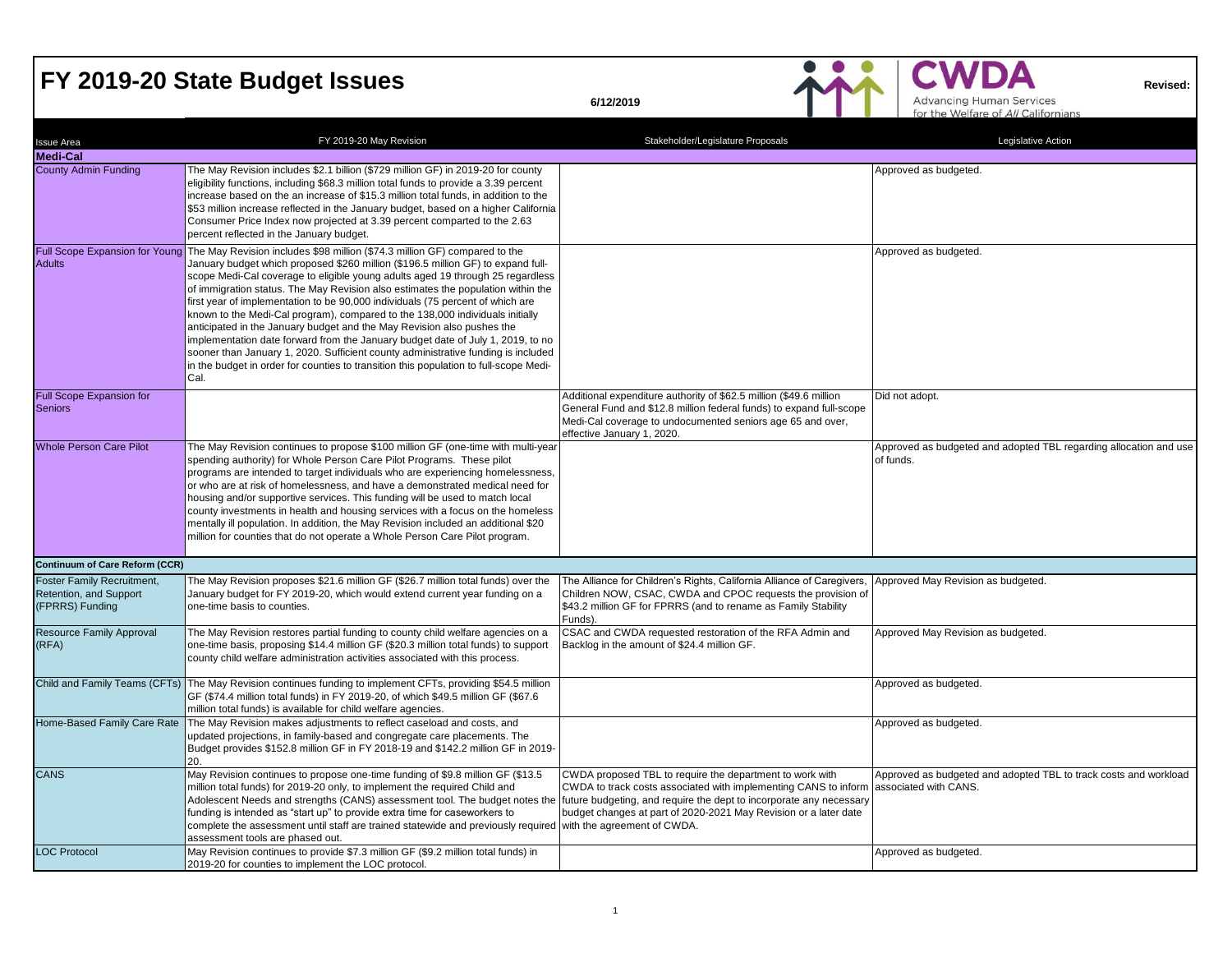

| <b>Issue Area</b>                                                              | FY 2019-20 May Revision                                                                                                                                                                                                                                                                                                                                              | Stakeholder/Legislature Proposals                                                                                                                                                                                                                                                                                                                                                                                                                                                                                                                                                                                                                                                                                                                                                                                     | Legislative Action                                                                                                                                                                                                      |
|--------------------------------------------------------------------------------|----------------------------------------------------------------------------------------------------------------------------------------------------------------------------------------------------------------------------------------------------------------------------------------------------------------------------------------------------------------------|-----------------------------------------------------------------------------------------------------------------------------------------------------------------------------------------------------------------------------------------------------------------------------------------------------------------------------------------------------------------------------------------------------------------------------------------------------------------------------------------------------------------------------------------------------------------------------------------------------------------------------------------------------------------------------------------------------------------------------------------------------------------------------------------------------------------------|-------------------------------------------------------------------------------------------------------------------------------------------------------------------------------------------------------------------------|
| <b>CCR Quarterly Updates</b>                                                   | N/A                                                                                                                                                                                                                                                                                                                                                                  | Assembly proposed to codify the existing supplemental report<br>language requiring quarterly updates to the Legislature on CCR<br>implementation.                                                                                                                                                                                                                                                                                                                                                                                                                                                                                                                                                                                                                                                                     | Adopted TBL to codify the existing quarterly in-person updates to the<br>Legislature on CCR implementation.                                                                                                             |
| <b>Group Home Extension TBL</b>                                                | N/A                                                                                                                                                                                                                                                                                                                                                                  | CWDA requested trailer bill language to provide for a one-year<br>extension of the existing statutory requirement for all group home<br>providers to convert to Short Term Residential Treatment Program<br>licensure.                                                                                                                                                                                                                                                                                                                                                                                                                                                                                                                                                                                                | Adopt TBL per CWDA proposal.                                                                                                                                                                                            |
| <b>CWS/Foster Care</b>                                                         |                                                                                                                                                                                                                                                                                                                                                                      |                                                                                                                                                                                                                                                                                                                                                                                                                                                                                                                                                                                                                                                                                                                                                                                                                       |                                                                                                                                                                                                                         |
| of Children (CSEC)                                                             | Commercial Sexual Exploitation May Revision continues to fund this county-optional program at the current level,<br>\$18.785 million GF.                                                                                                                                                                                                                             |                                                                                                                                                                                                                                                                                                                                                                                                                                                                                                                                                                                                                                                                                                                                                                                                                       | Approved as budgeted.                                                                                                                                                                                                   |
| Payment Prior to Approval                                                      | The May Revision proposes, for one year only, to extend payments prior to<br>approval, from 90 days to 120 days and up to 180 days for good cause.<br>Beginning in FY 2020-21 and annually thereafter, payments would be provided<br>for up to 90 days. The May Revision budgets \$16.5 million GF (\$34.9 million total<br>funds) in FY 2019-20 for these payments. | The Alliance for Children's Rights and Children NOW requested<br>language to allow for extended payments for good cause up to 365<br>days for 2019-20 and beyond.                                                                                                                                                                                                                                                                                                                                                                                                                                                                                                                                                                                                                                                     | Approved as budgeted and adopted TBL to allow for extended<br>payments for good cause up to 365 days for 2019-20 only.                                                                                                  |
| <b>Title IV-E Waiver</b>                                                       | May Revision continues to propose \$21.4 million supplemental federal funding for<br>assistance and administrative activities relating to newly required Title IV-E<br>eligible activities. FY 2019-20 proposed budget makes fiscal adjustments to<br>account for the ending of the Title IV-E Waiver on September 30, 2019.                                         |                                                                                                                                                                                                                                                                                                                                                                                                                                                                                                                                                                                                                                                                                                                                                                                                                       | Approved as budgeted.                                                                                                                                                                                                   |
| <b>Bringing Families Home</b><br>Program                                       | May Revision continues to propose the reappropriation of unexpended funds<br>from 2018-19 to 2019-20.                                                                                                                                                                                                                                                                | CWDA, the California State Association of Counties (CSAC), the<br>Corporation for Supportive Housing, and Housing California<br>requested \$25 million GF on a one-time basis to continue and<br>expand the existing Bringing Families Home program.                                                                                                                                                                                                                                                                                                                                                                                                                                                                                                                                                                  | Approve May Revision and additionally approve \$25 million GF one-<br>time for the program and adopted TBL to revise statute governing the<br>program.                                                                  |
| <b>Emergency Child Care Bridge</b>                                             | N/A                                                                                                                                                                                                                                                                                                                                                                  | A stakeholder coalition requested a \$47 million GF increase<br>ongoing to expand the Emergency Child Care Bridge Program for<br>Foster Children. The program is currently funded annually at \$31<br>million GF.                                                                                                                                                                                                                                                                                                                                                                                                                                                                                                                                                                                                     | Approved \$10 million GF with potential program suspension after<br>December 31, 2021.                                                                                                                                  |
| <b>Family Urgent Response</b><br>System (FURS)                                 | N/A                                                                                                                                                                                                                                                                                                                                                                  | CWDA, Children NOW, SEIU California, and the County Behavioral<br>Health Directors Association (CBHDA) requested \$15 million in<br>2019-20 and \$30 million ongoing to support foster youth and<br>caregivers. FURS provides foster youth and their caregivers with<br>immediate trauma-informed support when issues arise, and link<br>youth and families to community-based supports and services. The<br>requested funds would help to establish and maintain a statewide<br>hotline available 24/7 for caregivers and youth who experience<br>emotional, behavioral, or other difficulties in need of immediate<br>help. It would also allow counties to establish mobile response<br>teams to provide in-home response on a 24/7 basis to stabilize the<br>situation, assess needs, and develop an action plan. | Approve \$15 million in 1920, and \$30 million General Fund in out<br>years with a potential suspension of the program on December 31,<br>2021.                                                                         |
| Addressing Impact of State<br>Minimum Wage on Foster<br><b>Family Agencies</b> | N/A                                                                                                                                                                                                                                                                                                                                                                  | NASW, the California Alliance of Caregivers, John Burton<br>Advocates for Youth, the California Coalition for Youth, the Inland<br>Empire Alliance, the Orange County Alliance for Children and<br>Families, and the Association of Community Human Services<br>Agencies request \$26.8 million to address the impact of the state<br>minimum wage increases on the salaries of social workers<br>employed by Foster Family Agencies.                                                                                                                                                                                                                                                                                                                                                                                 | Approve \$6.5 million General Fund annually with a potential<br>suspension on December 31, 2021, for a one-time COLA increase to<br>rates paid to FFAs, except the portion paid to family homes or<br>resource families |
| Reduce Homelessness Among N/A<br>Foster Youth (Expand THP-<br>Plus)            |                                                                                                                                                                                                                                                                                                                                                                      | The John Burton Foundation requested \$8.5 million GF to expand<br>the THP-Plus Program.                                                                                                                                                                                                                                                                                                                                                                                                                                                                                                                                                                                                                                                                                                                              | Approve \$8 million GF annually with a potential program suspension<br>on December 31, 2021 and TBL to provide housing support to older<br>foster youth.                                                                |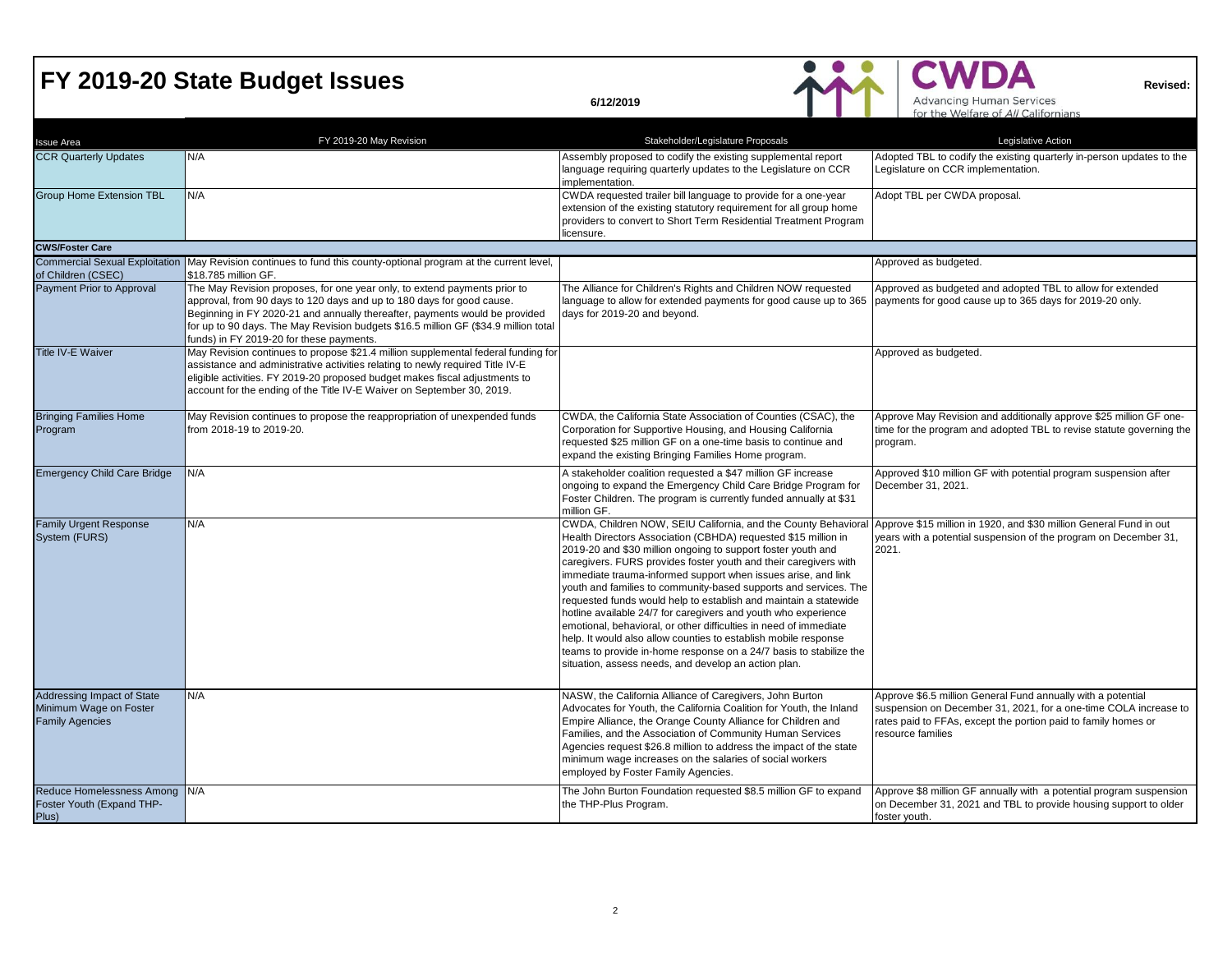# **FY 2019-20 State Budget Issues**<br> **EXECUTE:** Advancing Human Services<br> **EXECUTE:** Advancing Human Services<br> **EXECUTE:** Advancing Human Services<br> **EXECUTE:** Revised:

| <b>Issue Area</b>                                                             | FY 2019-20 May Revision                                                                                                                                                                                                                                                                                                                                                                                                                           | Stakeholder/Legislature Proposals                                                                                                                                                                                                                                                                                                                                                                                                                                                                                                                                                                                                                                                                                                                                                                                               | Legislative Action                                                                                                                                                                                                                                                                                                              |
|-------------------------------------------------------------------------------|---------------------------------------------------------------------------------------------------------------------------------------------------------------------------------------------------------------------------------------------------------------------------------------------------------------------------------------------------------------------------------------------------------------------------------------------------|---------------------------------------------------------------------------------------------------------------------------------------------------------------------------------------------------------------------------------------------------------------------------------------------------------------------------------------------------------------------------------------------------------------------------------------------------------------------------------------------------------------------------------------------------------------------------------------------------------------------------------------------------------------------------------------------------------------------------------------------------------------------------------------------------------------------------------|---------------------------------------------------------------------------------------------------------------------------------------------------------------------------------------------------------------------------------------------------------------------------------------------------------------------------------|
| Increase Casework and<br>Housing Navigation for EFC                           | N/A                                                                                                                                                                                                                                                                                                                                                                                                                                               | The Alliance for Children's Rights, Children NOW, County Welfare<br>Directors Association of California (CWDA), and Service<br>Employees International Union (SEIU) California, requested a \$50<br>million GF investment to support transition-aged foster youth and<br>young adults participating in the Extended Foster Care Program.<br>The request includes the following components:<br>•\$32.9 million GF to enable county caseworkers to better support<br>youth who opt into the EFC program.<br>•\$10.2 million GF for Housing Navigators to help young adults in<br>EFC find and keep housing.<br>•\$2 million GF for housing-related financial assistance such as<br>security deposits and utility payments<br>•\$4.9 million GF to support foster homes transitioning to become<br>host families for youth in EFC. | As part of the overall housing and homelessness package,, approved<br>\$5 million to support housing navigators to help young adults aged 18<br>to 21 secure and maintain housing, with priority given to foster youth.                                                                                                         |
| Public Health Nurse Funding -<br><b>LA Pilot Program</b>                      | N/A                                                                                                                                                                                                                                                                                                                                                                                                                                               | SEIU California requested \$16.5 million (\$8.25 million General Fund Approved \$8.3 million annually for the pilot with a potential program<br>and an anticipated \$8.25 million federal match) to create the Child<br>Welfare Public Health Nursing Early Intervention Pilot Program.<br>The pilot program would build upon the existing use of public health<br>nurses in the field in Los Angeles County.                                                                                                                                                                                                                                                                                                                                                                                                                   | suspension on December 31, 2021.                                                                                                                                                                                                                                                                                                |
| <b>Dependency Counsel</b>                                                     | The May Revision proposes an increase of \$34 million federal fund<br>reimbursement to support court-appointed dependency counsel and reduce<br>caseloads for attorneys representing children, youth and parents in the<br>dependency system.                                                                                                                                                                                                     |                                                                                                                                                                                                                                                                                                                                                                                                                                                                                                                                                                                                                                                                                                                                                                                                                                 | Approved as budgeted.                                                                                                                                                                                                                                                                                                           |
| <b>Mental Health/Substance Abuse</b>                                          |                                                                                                                                                                                                                                                                                                                                                                                                                                                   |                                                                                                                                                                                                                                                                                                                                                                                                                                                                                                                                                                                                                                                                                                                                                                                                                                 |                                                                                                                                                                                                                                                                                                                                 |
| <b>Adverse Childhood Experience:</b><br>(ACEs) and Developmental<br>Screening | May Revision continues to propose \$45 million total funds (\$22.5 million federal<br>funds and \$22.5 million Proposition 56 funds) to implement ACEs screenings for<br>children (and adults under the age of 65) in the Medi-Cal program. May Revision<br>also proposes \$50 million total funds (\$25 million federal and \$25 million Prop. 56<br>funds) on a one-time basis for training of providers on administering trauma<br>screenings. |                                                                                                                                                                                                                                                                                                                                                                                                                                                                                                                                                                                                                                                                                                                                                                                                                                 | Approved as budgeted.                                                                                                                                                                                                                                                                                                           |
| <b>Mental Health Workforce</b><br>Investment                                  | The May Revision proposes a total investment of \$100 million GF in one-time<br>funds to support implementation of the Workforce Education and Training (WET)<br>five-year plan to increase the number of providers focused on quality mental<br>health care. The funds are administered by the Office of Statewide Health<br>Planning and Development (OSHPD) and provided to universities, health clinics<br>and philanthropic organizations.   |                                                                                                                                                                                                                                                                                                                                                                                                                                                                                                                                                                                                                                                                                                                                                                                                                                 | Approved \$46.3 million General Fund one-time for Mental Health<br>Workforce Development, \$1 million General Fund one-time for<br>scholarships for former foster youth, and \$2.7 million General Fund<br>one-time for psychiatry fellowships.                                                                                 |
| <b>Early Psychosis and Treatment</b>                                          | May Revision continues to propose \$25 million GF for detection and intervention<br>services for young persons experiencing, or who are at risk of experiencing,<br>psychosis. This one-time funding would be available through a grant application<br>process to local agencies and organizations.                                                                                                                                               |                                                                                                                                                                                                                                                                                                                                                                                                                                                                                                                                                                                                                                                                                                                                                                                                                                 | Approved \$20 million one-time, in Prop 63 (in place of GF) and<br>transfer resources to the Mental Health Services Oversight and<br>Accountability Commission. Adopted TBL to allow State Funds to be<br>used for the Mental Health Early Psychosis and Mood Disorder<br>Detection and Intervention (AB 1315) program.         |
| <b>CalWORKs</b>                                                               |                                                                                                                                                                                                                                                                                                                                                                                                                                                   |                                                                                                                                                                                                                                                                                                                                                                                                                                                                                                                                                                                                                                                                                                                                                                                                                                 |                                                                                                                                                                                                                                                                                                                                 |
| <b>Grant Increases</b>                                                        | The May Revision continues to provide \$348 million to increase CalWORKs<br>grants by 13.1 percent.                                                                                                                                                                                                                                                                                                                                               |                                                                                                                                                                                                                                                                                                                                                                                                                                                                                                                                                                                                                                                                                                                                                                                                                                 | Approved May Revision funding and adopted TBL to modify<br>Governor's proposal to raise grants to 50 percent of FPL for AUs of<br>one, and 48 percent for all other AUs, toward the goal of ending deep<br>poverty for all AUs+1, accounting for child-only AUs (55 percent of the<br>caseload), per the 2018 Budget agreement. |
| <b>Services</b>                                                               | Single Allocation - Employment   The May Revision includes an ongoing increase of \$41.4 million General Fund<br>and federal TANF block grant funds in 2019-20 to reflect the adoption of a portion<br>of the revised budgeting methodology for the Employment Services component<br>of the CalWORKs Single Allocation to counties.                                                                                                               | CWDA requested TBL expressing intent to go to 10 hours per case<br>per month for 'intensive' Employment Services cases and for the<br>Department to continue to work with CWDA on case metrics.                                                                                                                                                                                                                                                                                                                                                                                                                                                                                                                                                                                                                                 | Approved as budgeted and adopted TBL requiring CDSS to continue<br>to work with CWDA on case metrics.                                                                                                                                                                                                                           |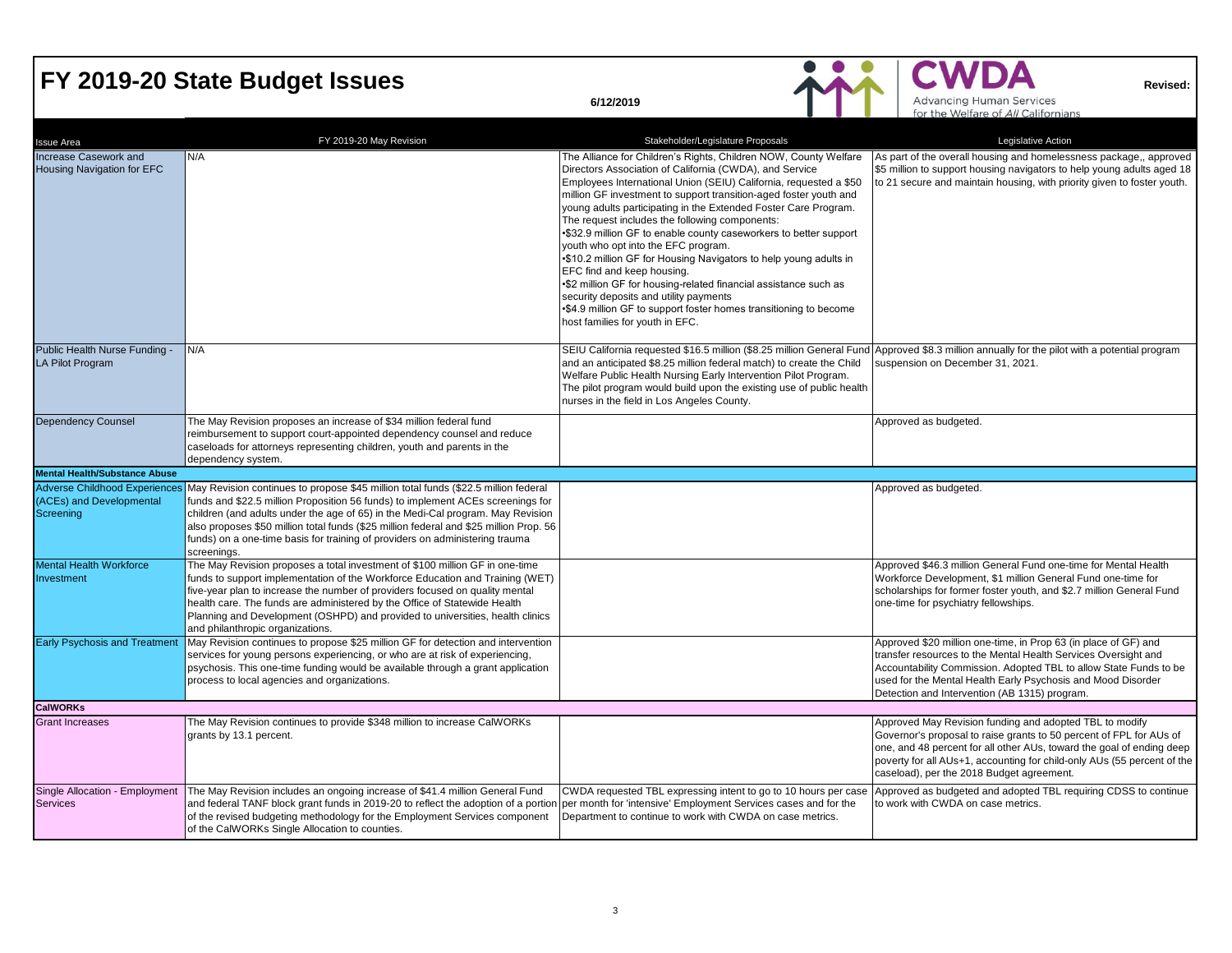## FY 2019-20 State Budget Issues<br> **EXECUTE:** Revised:<br> **Revised:**

|                                                                                                                    |                                                                                                                                                                                                                                                                                                                                                                  |                                                                                                                                                                                                                                                                                                                                                                                                                                                                                                                                                                                                                                                                                                                                                                                                                                                                    | for the Welfare of All Californians                                                                                                                                                                                                                                                                       |
|--------------------------------------------------------------------------------------------------------------------|------------------------------------------------------------------------------------------------------------------------------------------------------------------------------------------------------------------------------------------------------------------------------------------------------------------------------------------------------------------|--------------------------------------------------------------------------------------------------------------------------------------------------------------------------------------------------------------------------------------------------------------------------------------------------------------------------------------------------------------------------------------------------------------------------------------------------------------------------------------------------------------------------------------------------------------------------------------------------------------------------------------------------------------------------------------------------------------------------------------------------------------------------------------------------------------------------------------------------------------------|-----------------------------------------------------------------------------------------------------------------------------------------------------------------------------------------------------------------------------------------------------------------------------------------------------------|
| <b>Issue Area</b>                                                                                                  | FY 2019-20 May Revision                                                                                                                                                                                                                                                                                                                                          | Stakeholder/Legislature Proposals                                                                                                                                                                                                                                                                                                                                                                                                                                                                                                                                                                                                                                                                                                                                                                                                                                  | Legislative Action                                                                                                                                                                                                                                                                                        |
| Strengthen the Earned Income N/A<br>Disregard (EID) and Simplify the<br><b>Income Reporting Threshold</b><br>(IRT) |                                                                                                                                                                                                                                                                                                                                                                  | CWDA requested that the Earned Income Disregard (EID) for the<br>CalWORKs program be increased from \$225 and 50 percent of<br>income to \$500 and 50 percent of income beginning in January<br>2019 until it reaches \$600 and 50 percent of income beginning<br>January 2022 when the state minimum wage reaches \$15 per hour,<br>and then applying subsequent adjustments in future fiscal years to<br>ensure the EID keeps pace with inflation. Additionally, this proposal<br>would make conforming changes to the Income Reporting<br>Threshold (IRT) in order to factor in the EID and minimize the<br>reporting burden for clients. This update to the EID will cost \$35<br>million in 2019-20, increasing to about \$95 million in annual costs at<br>full implementation in 2020-21. There are no additional costs to<br>simplify the IRT as proposed. | Approve \$6.8 million in 2019-20, \$74.4 million in 20-21, and \$85.7<br>million in 21-22, and \$99 million in 22-23 to make changes in the EID<br>consistent with the CWDA request, commencing June 1, 2020. Did<br>not approve ongoing inflation to EID after 2021-22.                                  |
| CalOAR                                                                                                             | The May Revision provided an increase related to the Cal-OAR of \$13.2 million in The Western Center on Law and Poverty (WCL&P) and the<br>2019-20 for counties to perform required Continuous Quality Improvement<br>activities consistent with Cal-OAR implementation.                                                                                         | Coalition of California Welfare Rights Organizations (CCWRO)<br>requested trailer bill language to codify the intent of CalOAR, a<br>performance measurement system for CalWORKs.                                                                                                                                                                                                                                                                                                                                                                                                                                                                                                                                                                                                                                                                                  | Approved as budgeted and adopted TBL consistent with stakeholder<br>request.                                                                                                                                                                                                                              |
| CalWORKs 2.0 TBL                                                                                                   |                                                                                                                                                                                                                                                                                                                                                                  | The WCL&P and CCWRO also requested TBL to formally<br>recognize CalWORKs 2.0 in statute.                                                                                                                                                                                                                                                                                                                                                                                                                                                                                                                                                                                                                                                                                                                                                                           | Adopted TBL as part of CalOAR TBL described above.                                                                                                                                                                                                                                                        |
| Housing Support Program<br>(HSP)                                                                                   | Funding for the Housing Support Program is proposed to increase to \$95 million<br>in FY 2019-20. Proposal to reappropriate unexpended balances from funds<br>appropriated in the 2018 Budget Act.                                                                                                                                                               |                                                                                                                                                                                                                                                                                                                                                                                                                                                                                                                                                                                                                                                                                                                                                                                                                                                                    | Approved as budgeted.                                                                                                                                                                                                                                                                                     |
| <b>Family Stabilization</b>                                                                                        | Family Stabilization is proposed at \$46.9 million in 2019-20, which is the same as<br>the appropriation in 2018-19.                                                                                                                                                                                                                                             |                                                                                                                                                                                                                                                                                                                                                                                                                                                                                                                                                                                                                                                                                                                                                                                                                                                                    | Approved as budgeted.                                                                                                                                                                                                                                                                                     |
| <b>Expanded Subsidized</b><br>Employment                                                                           | Expanded Subsidized Employment is proposed at \$134.1 million in 2019-20,<br>which is the same as in prior years.                                                                                                                                                                                                                                                |                                                                                                                                                                                                                                                                                                                                                                                                                                                                                                                                                                                                                                                                                                                                                                                                                                                                    | Approved as budgeted.                                                                                                                                                                                                                                                                                     |
| Home Visiting Initiative (HVI)                                                                                     | The May Revision provides for a total of \$90.4 million for the HVI program, to<br>reflect updated projections of CalWORKs cases eligible for home visiting<br>services and to make the HVI program permanent.                                                                                                                                                   | The WCL&P, Parents as Teachers, Head Start California, Children<br>NOW, and the GOOD+ Foundation requested an additional \$25<br>million to extend HVI to more CalWORKs families who are<br>expecting or parenting a child under the age of two, regardless of<br>whether they are first time parents or not.                                                                                                                                                                                                                                                                                                                                                                                                                                                                                                                                                      | Approved May Revision as budgeted and adopted TBL to recognize<br>the permanent nature of the program and allow participation for all<br>eligible children ages 0-2 years.                                                                                                                                |
| Restoration of 60-Month Time<br><b>Clock</b>                                                                       |                                                                                                                                                                                                                                                                                                                                                                  | The WCL&P and CCWRO requested that the CalWORKs time limit<br>be restored to the full 60 months allowable per federal law. The<br>time limit was reduced to 48 months in 2012-13. Additionally, the<br>request includes a proposal to repeal the two 24 month periods but<br>retain county flexibility to design Welfare to Work programs that fit<br>the needs of families.                                                                                                                                                                                                                                                                                                                                                                                                                                                                                       | Adopted SRL to require the Administration and LAO to provide<br>information on cost estimates and cost implications of restoring the 60-<br>Month Time Clock.                                                                                                                                             |
| CalLearn Case Management<br><b>Standards</b>                                                                       | May Revision provides \$5.8 million to reflect adherence to new case<br>management standards in the CalWORKs Cal-Learn program.                                                                                                                                                                                                                                  |                                                                                                                                                                                                                                                                                                                                                                                                                                                                                                                                                                                                                                                                                                                                                                                                                                                                    | Approved as budgeted.                                                                                                                                                                                                                                                                                     |
| <b>Repeal CalWORKs Asset Test</b>                                                                                  | N/A                                                                                                                                                                                                                                                                                                                                                              | The WCL&P, Prosperity Now, EARN, the California Association of<br>Food Banks, the California Asset Building Coalition, and the<br>CCWRO requested repeal of the CalWORKs Asset Test in the<br>2019-20 budget. Currently, families with total assets exceeding<br>\$2,250 or with a vehicle assessed at more than \$9,500 cannot<br>qualify for CalWORKs.                                                                                                                                                                                                                                                                                                                                                                                                                                                                                                           | Approve \$7.5 million in 2019-20, \$27.8 million in 20-21, and \$30<br>million in 21-22 and ongoing to raise the CalWORKs asset limit to<br>\$10,000 and the motor vehicle exemption to \$25,000. Adopted trailer<br>bill language to implement these changes and tie the limits to inflation<br>factors. |
| Homeless Assistance Program                                                                                        |                                                                                                                                                                                                                                                                                                                                                                  | The WCL&P and the CCWRO requested a change in statute so<br>that a single time-limited use of homeless assistance does not<br>result in a family losing all 16 days of temporary shelter. The<br>proposal also requested that the limit on the use of homeless<br>assistance payments to once a year be repealed.                                                                                                                                                                                                                                                                                                                                                                                                                                                                                                                                                  | Approved \$14.6 million GF for 2019-20 and placeholder TBL to<br>remove the 16-day consecutive requirement in the CalWORKs<br>Homeless Assistance Program, allowing for use of the 16 days in a<br>year-long period, to begin in 2019-20.                                                                 |
| Safety Net Reserve Fund                                                                                            | May Revision continues the proposal to increase funding by \$700 million,<br>bringing the total amount in the fund to \$900 million, to be available to<br>CalWORKs and Medi-Cal services and benefits during an economic downturn.<br>Also proposed, is language to eliminate the CalWORKs and Medi-Cal<br>subaccounts to establish a contribution methodology. |                                                                                                                                                                                                                                                                                                                                                                                                                                                                                                                                                                                                                                                                                                                                                                                                                                                                    | Approved as budgeted.                                                                                                                                                                                                                                                                                     |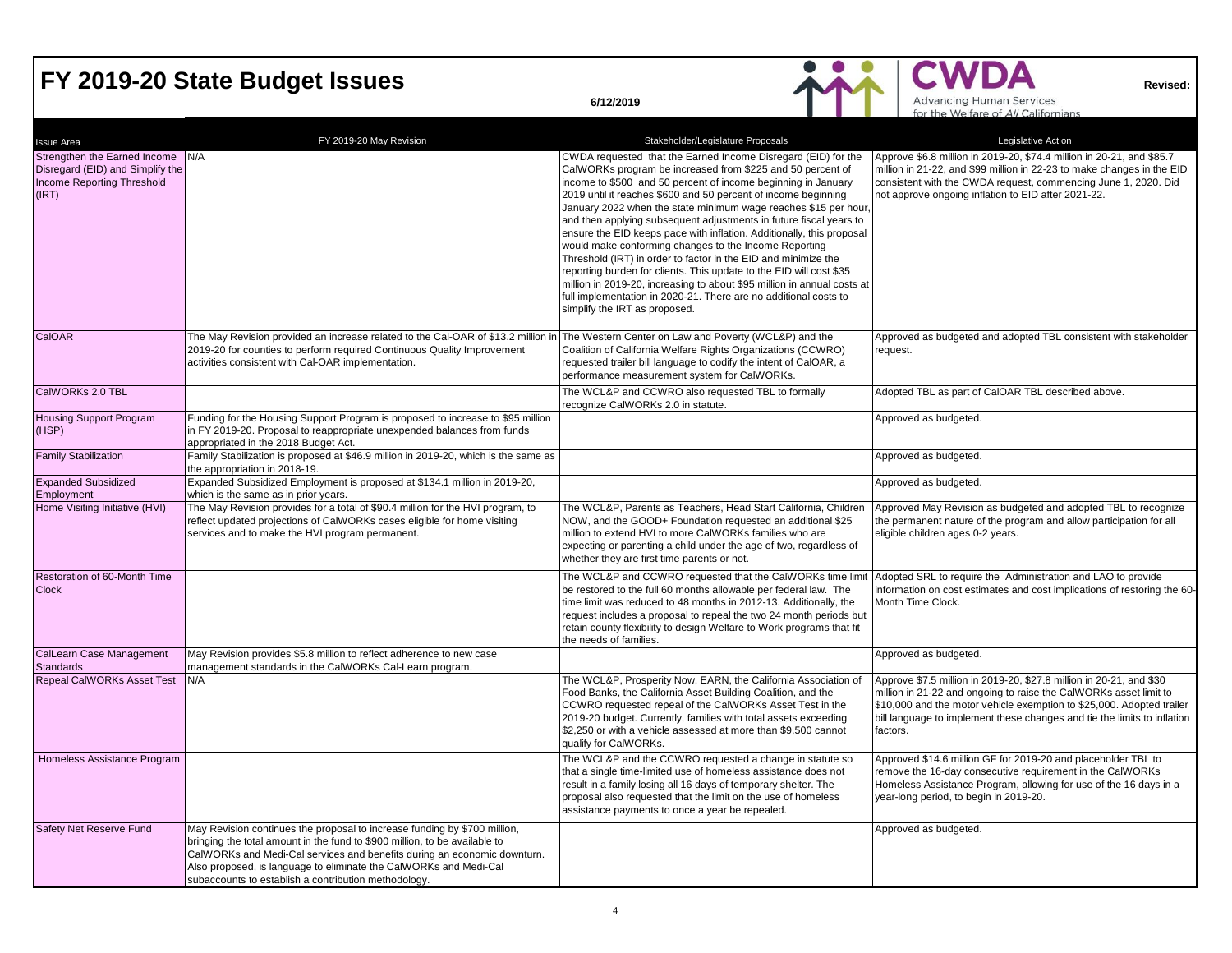## **FY 2019-20 State Budget Issues**<br> **EX 2019-20 State Budget Issues**<br> **EXECUTE:** Advancing Human Services<br> **EXECUTE:** Advancing Human Services<br> **EXECUTE:** Advancing Human Services

| <b>Issue Area</b>                                                                        | FY 2019-20 May Revision                                                                                                                                                                                                                                                                                                                                                                                                                                                                                                                                                                                                                                                                                                                                                                                                                                                                                                                                                                                                                                                                                                                                                                                                                                                                                                                                                                                   | Stakeholder/Legislature Proposals                                                                                                                                                                                                                                                                                                                                                                                                                                                           | Legislative Action                                                                                                                                                                                                                                                                                                                                                                                                                                                                                                                                                                                                                                                                                                                                                                                                                                                                                                                                                                                                                                                                                                                                                                                                                                                                                                                                                                                    |
|------------------------------------------------------------------------------------------|-----------------------------------------------------------------------------------------------------------------------------------------------------------------------------------------------------------------------------------------------------------------------------------------------------------------------------------------------------------------------------------------------------------------------------------------------------------------------------------------------------------------------------------------------------------------------------------------------------------------------------------------------------------------------------------------------------------------------------------------------------------------------------------------------------------------------------------------------------------------------------------------------------------------------------------------------------------------------------------------------------------------------------------------------------------------------------------------------------------------------------------------------------------------------------------------------------------------------------------------------------------------------------------------------------------------------------------------------------------------------------------------------------------|---------------------------------------------------------------------------------------------------------------------------------------------------------------------------------------------------------------------------------------------------------------------------------------------------------------------------------------------------------------------------------------------------------------------------------------------------------------------------------------------|-------------------------------------------------------------------------------------------------------------------------------------------------------------------------------------------------------------------------------------------------------------------------------------------------------------------------------------------------------------------------------------------------------------------------------------------------------------------------------------------------------------------------------------------------------------------------------------------------------------------------------------------------------------------------------------------------------------------------------------------------------------------------------------------------------------------------------------------------------------------------------------------------------------------------------------------------------------------------------------------------------------------------------------------------------------------------------------------------------------------------------------------------------------------------------------------------------------------------------------------------------------------------------------------------------------------------------------------------------------------------------------------------------|
| <b>Child Care</b>                                                                        |                                                                                                                                                                                                                                                                                                                                                                                                                                                                                                                                                                                                                                                                                                                                                                                                                                                                                                                                                                                                                                                                                                                                                                                                                                                                                                                                                                                                           |                                                                                                                                                                                                                                                                                                                                                                                                                                                                                             |                                                                                                                                                                                                                                                                                                                                                                                                                                                                                                                                                                                                                                                                                                                                                                                                                                                                                                                                                                                                                                                                                                                                                                                                                                                                                                                                                                                                       |
| CalWORKs Stage One 12-<br>month Eligibility                                              | May Revision provided \$40.7 million GF in 2019-20 and \$54.2 million ongoing GF CWDA requested one additional fiscal year to provide time to<br>to provide a minimum of 12 months of continuous eligibility for Stage 1 child care<br>to CalWORKs recipients, effective October 1, 2019. Beginning in 2019-20,<br>CalWORKs recipients would be required to receive a minimum of 12 months of<br>Stage 1 Child Care in order to be determined stable and able to transition to<br>Stage Two. May Revision also proposed to remove the Stage 1 child care<br>component from the Single Allocation.                                                                                                                                                                                                                                                                                                                                                                                                                                                                                                                                                                                                                                                                                                                                                                                                         | ransition to the removal of Stage One Child Care from the Single<br>Allocation.                                                                                                                                                                                                                                                                                                                                                                                                             | Approve CalWORKs Stage One twelve month eligibility (SB 321) and<br>\$56.4 million General Fund in 2019-20 (\$74.2 million ongoing). Retain<br>county's definition of stability for Stage Two. Also includes additional<br>noticing requirements of the availability of child care. Delayed<br>separation of Stage One child care component from Single Allocation<br>by one year.                                                                                                                                                                                                                                                                                                                                                                                                                                                                                                                                                                                                                                                                                                                                                                                                                                                                                                                                                                                                                    |
| <b>Improving Access and Quality</b><br>of Subsidized Child Care                          | State Preschool Expansion: The January proposal included \$125 million non-<br>Prop. 98 GF for 10,000 additional full-day State Preschool slots for non-LEA<br>providers in 2019-20. Also included in the January proposal was the elimination<br>of the requirement that families must be working or in school for their children to<br>be eligible for full-day State Preschool. The May Revision adjusted this proposal<br>to provide the 10,000 slots in 2019-20, beginning April 1,2020, reducing the cost<br>to \$31.4 million.<br>Early Learning and Care Workforce Infrastructure: The January budget proposed<br>\$245 million to increase the education attainment of the child care workforce, to<br>be distributed via a competitive grant process through local partnerships in all 58<br>counties. The grants could be used for educational expenses, including tuition,<br>supplies, transportation, child care, substitute teacher pay, and other related<br>expenses as determined by the Superintendent of Public Instruction.<br>Early Learning and Care Infrastructure Proposal: The May Revision continued<br>proposal of \$245 million to expand facilities for subsidized child care. Priority will<br>be given to applicants with a demonstrated need for facilities, those serving low<br>income communities and those who plan to serve children that qualify for<br>subsidies. |                                                                                                                                                                                                                                                                                                                                                                                                                                                                                             | State Preschool Expansion: Approved \$80.5 million in ongoing<br>Proposition 64 funding for Alternative Payment slots starting July 1,<br>2019. Approve \$50 million in one-time General Fund for ongoing<br>General Child Care slots (slots to be funded in future years with<br>growth in Proposition 64 funds).<br>Early Learning and Care Workforce Infrastructure: Approved \$195<br>million in one-time GF for the Child Care and Early Learning and Care<br>Workforce Development Grant and adopted TBL to: Expand trainings<br>and support activities to a broad range of providers; and ensure<br>stipends and professional development provided align with the Quality<br>County California professional development system.<br>Early Learning and Care Infrastructure Proposal: Adopted TBL to:<br>Transfer approximately \$18 million in non-Prop 98 funding from the<br>Child Care Facilities Revolving Loan Fund for purposes of this<br>program; transfer \$10 million in Prop 98 funding from the Child Care<br>Facilities Revolving Loan Fund to the Inclusive Early Education<br>Expansion Program; allow the Department of Education to use up to 5<br>percent of grant funding to contract for technical assistance; and<br>provide up to five percent to support renovation, repair,<br>modernization, or retrofitting to address health and safety or other<br>licensing needs. |
| <b>CalFresh</b>                                                                          |                                                                                                                                                                                                                                                                                                                                                                                                                                                                                                                                                                                                                                                                                                                                                                                                                                                                                                                                                                                                                                                                                                                                                                                                                                                                                                                                                                                                           |                                                                                                                                                                                                                                                                                                                                                                                                                                                                                             |                                                                                                                                                                                                                                                                                                                                                                                                                                                                                                                                                                                                                                                                                                                                                                                                                                                                                                                                                                                                                                                                                                                                                                                                                                                                                                                                                                                                       |
| <b>County Admin Funding</b>                                                              | The May Revision includes a decrease of \$38.6 million GF to CalFresh<br>Administration for FY 2019-20, due to continues caseload reductions projected<br>for CalFresh.                                                                                                                                                                                                                                                                                                                                                                                                                                                                                                                                                                                                                                                                                                                                                                                                                                                                                                                                                                                                                                                                                                                                                                                                                                   |                                                                                                                                                                                                                                                                                                                                                                                                                                                                                             | Approved as budgeted.                                                                                                                                                                                                                                                                                                                                                                                                                                                                                                                                                                                                                                                                                                                                                                                                                                                                                                                                                                                                                                                                                                                                                                                                                                                                                                                                                                                 |
| <b>Expansion of CalFresh to SSI</b><br>Households (SSI Cash-Out<br>Reversal)             | Makes permanent the hold harmless provisions for families who experience a<br>loss/reduction in CalFresh benefits due to inclusion of SSI income. These hold<br>harmless provisions apply only to families on CalFresh at the time that SSI cash-<br>out reversal is implemented (June 1, 2019), but will apply to those families until<br>they leave CalFresh. These hold harmless provisions were previously only in<br>effect for as long as \$200 million one-time GF remained available. The budget<br>includes \$86.7 million GF in 2019-20 for the hold harmless benefits.                                                                                                                                                                                                                                                                                                                                                                                                                                                                                                                                                                                                                                                                                                                                                                                                                         |                                                                                                                                                                                                                                                                                                                                                                                                                                                                                             | Approved as budgeted.                                                                                                                                                                                                                                                                                                                                                                                                                                                                                                                                                                                                                                                                                                                                                                                                                                                                                                                                                                                                                                                                                                                                                                                                                                                                                                                                                                                 |
| Admin Funding for 'Expansion<br>of CalFresh to SSI Households<br>(SSI Cash-Out Reversal) | May revision proposes a total of \$30.3 million GF for 2019-20 for county<br>administration of Expansion of CalFresh to SSI households. Of the total, \$15<br>million is proposes as one-time funding with BBL that would only allow counties<br>use funds for unanticipated expenditures upon approval from DOF.                                                                                                                                                                                                                                                                                                                                                                                                                                                                                                                                                                                                                                                                                                                                                                                                                                                                                                                                                                                                                                                                                         | CWDA requested an additional \$15.4 million GF (\$5.3 million one-<br>time) to support the significant workload associated with the<br>estimated 10 percent increase in CalFresh caseload that will result<br>from the Expansion. The request includes an update to the<br>budgeting methodology unit cost used for the workload to current<br>worker rate levels and one-time investment for costs associated<br>with a large influx of applicants related to the reversal of this policy. | Approved May Revision as budgeted but rejected administration's<br>BBL and replaced it with TBL requiring the department to work with<br>stakeholders to update the CalFresh budgeting methodology and<br>budget bill language requiring county welfare agencies and the<br>department to submit available data on a monthly basis to the<br>Department of Finance to illustrate workload and costs trends<br>associated with enrollment activities.                                                                                                                                                                                                                                                                                                                                                                                                                                                                                                                                                                                                                                                                                                                                                                                                                                                                                                                                                  |
| <b>Supplemental Reporting</b><br>Language on CalFresh                                    | N/A                                                                                                                                                                                                                                                                                                                                                                                                                                                                                                                                                                                                                                                                                                                                                                                                                                                                                                                                                                                                                                                                                                                                                                                                                                                                                                                                                                                                       | The Legislature proposed SRL to require CDSS to provide<br>implementation reports and updates.                                                                                                                                                                                                                                                                                                                                                                                              | Adopted SRL requiring CDSS to provide a updates and report on<br>implementation.                                                                                                                                                                                                                                                                                                                                                                                                                                                                                                                                                                                                                                                                                                                                                                                                                                                                                                                                                                                                                                                                                                                                                                                                                                                                                                                      |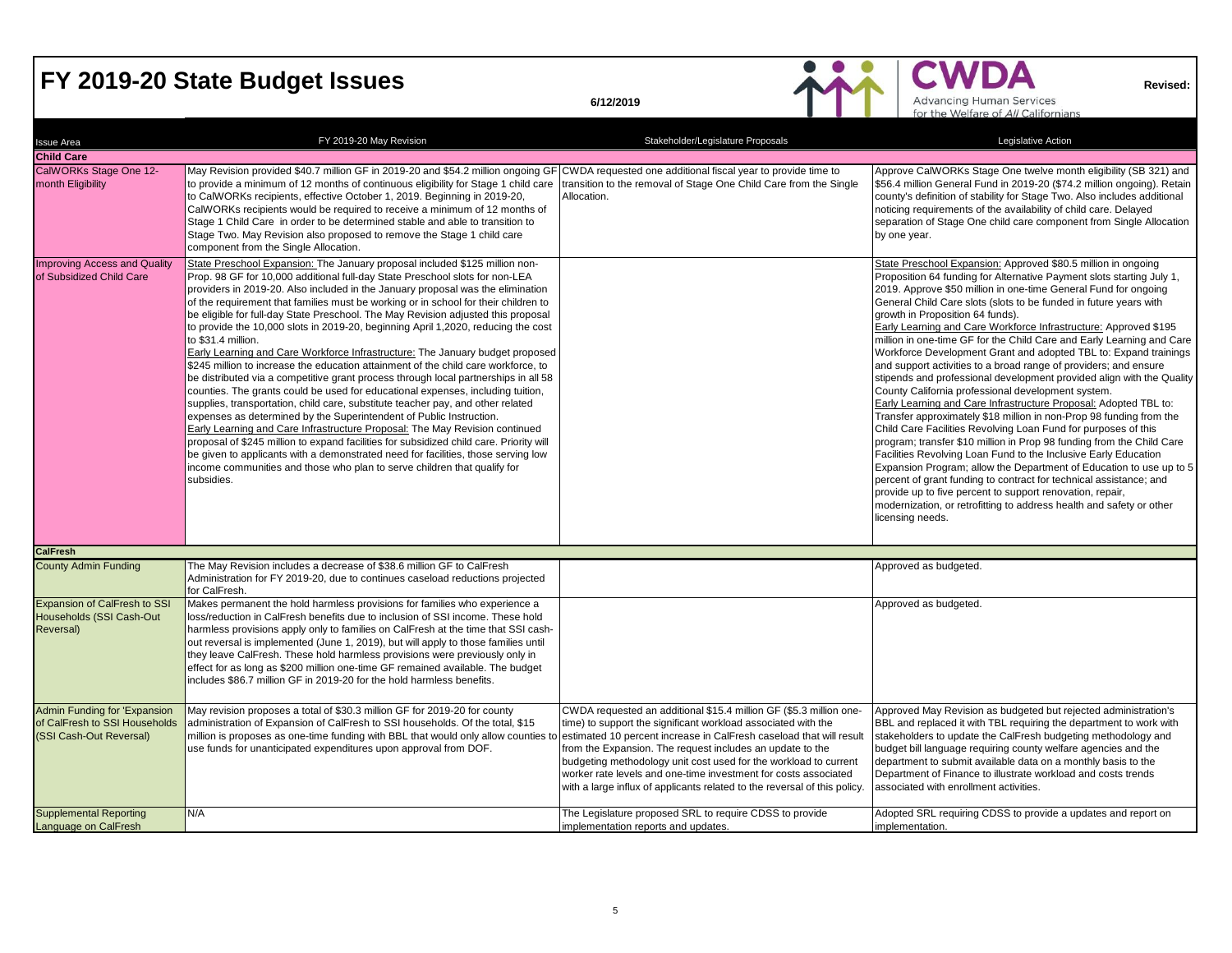## **FY 2019-20 State Budget Issues**<br> **EX 2019-20 State Budget Issues**

| <b>Issue Area</b>                                                                         | FY 2019-20 May Revision                                                                                                                                                                                                                                                                                                                                                                                                                                                                                                                                                                                                                                                                                                                                                 | Stakeholder/Legislature Proposals                                                                                                                                                                                                                                                                                                           | Legislative Action                                                                                                                                                                                                                                                                                                                                                     |
|-------------------------------------------------------------------------------------------|-------------------------------------------------------------------------------------------------------------------------------------------------------------------------------------------------------------------------------------------------------------------------------------------------------------------------------------------------------------------------------------------------------------------------------------------------------------------------------------------------------------------------------------------------------------------------------------------------------------------------------------------------------------------------------------------------------------------------------------------------------------------------|---------------------------------------------------------------------------------------------------------------------------------------------------------------------------------------------------------------------------------------------------------------------------------------------------------------------------------------------|------------------------------------------------------------------------------------------------------------------------------------------------------------------------------------------------------------------------------------------------------------------------------------------------------------------------------------------------------------------------|
| Simplifying Senior Access to<br><b>CalFresh</b>                                           | N/A                                                                                                                                                                                                                                                                                                                                                                                                                                                                                                                                                                                                                                                                                                                                                                     | California Food Policy Advocates and the California Association of<br>Food Banks, along with local food banks and other partners,<br>request a one-time augmentation of \$1 million General Fund for the<br>department to design and automate a user-centered, simplified<br>CalFresh application for seniors and people with disabilities. | Did not adopt.                                                                                                                                                                                                                                                                                                                                                         |
| <b>ABAWDs</b>                                                                             | The May Revision includes almost \$5.5 million (\$1.9 million GF), approximately<br>\$1.2 million less, for FY 2019-20 in funding for ABAWD implementation<br>compared to the proposed January budget which initially estimated a total of \$6.6<br>million (\$2.3 million GF) due to decline in the CalFresh caseload.                                                                                                                                                                                                                                                                                                                                                                                                                                                 |                                                                                                                                                                                                                                                                                                                                             | Approved as budgeted and adopted SRL to require CDSS to provide<br>updates and reports on planning efforts related to ABAWDs.                                                                                                                                                                                                                                          |
| <b>IHSS</b>                                                                               |                                                                                                                                                                                                                                                                                                                                                                                                                                                                                                                                                                                                                                                                                                                                                                         |                                                                                                                                                                                                                                                                                                                                             |                                                                                                                                                                                                                                                                                                                                                                        |
| <b>County Admin Base Funding</b>                                                          | The May Revision proposes \$300.6 million GF (\$666.5 million total funds) for<br>IHSS administration, an increase of \$9 million GF from FY 2018-19.                                                                                                                                                                                                                                                                                                                                                                                                                                                                                                                                                                                                                   |                                                                                                                                                                                                                                                                                                                                             | Approved as budgeted.                                                                                                                                                                                                                                                                                                                                                  |
| <b>County IHSS MOE</b>                                                                    | The May Revision provides an additional \$55.1 million GF related to the<br>rebenching of the County IHSS maintenance-of-effort to reflect revised 1991<br>Realignment revenue projections and revised IHSS caseload and cost<br>estimates. This brings the total GF investment in the IHSS MOE to \$296.7 million<br>in 2019-20, \$428.5 million in 2020-21, \$517.8 million in 2021-22, and \$615.3<br>million in 2022-23 and beyond. The total rebenched county IHSS MOE is \$1.563<br>billion in 2019-20, with an inflation factor of 4 percent beginning in 2020-21.                                                                                                                                                                                               |                                                                                                                                                                                                                                                                                                                                             | Adopt Governor's proposal to rebench the County IHSS MOE<br>requirement in 2019-20.                                                                                                                                                                                                                                                                                    |
| <b>County IHSS MOE Trailer Bill</b><br>Language to Implement<br><b>Rebenched IHSS MOE</b> | The May Revision continues to propose TBL to implement the rebenched MOE,<br>including changes to the calculations of county-specific IHSS MOE adjustments:<br>- Reset the base hours for the calculations at 2019-20<br>- Include an adjustment for health inflation cost increases beginning after July 1,<br>2019 when a county enters into a new collective bargaining agreement with<br>providers<br>- Changes the state/county sharing ratio in nonfederal costs from 65 percent<br>state/35 percent county to 35 percent state/65 percent county when the state<br>minimum wage hits \$15 per hour<br>The proposed TBL would also end the acceleration of 1991 Realignment sales<br>tax revenues and the redirection of VLF growth revenues to cover IHSS costs. |                                                                                                                                                                                                                                                                                                                                             | Approved TBL consistent with May Revision.                                                                                                                                                                                                                                                                                                                             |
| <b>County IHSS MOE Inflation</b><br>Factor - Stakeholder Proposal                         | N/A                                                                                                                                                                                                                                                                                                                                                                                                                                                                                                                                                                                                                                                                                                                                                                     | UDW requested TBL that would only allow a county's IHSS MOE<br>inflation factor to drop from the current 7 percent to 4 percent if the<br>county has an MOE or collective bargaining agreement in place<br>with IHSS providers that provides a wage above the state minimum<br>wage.                                                        | Adopted TBL that subjects a county to a financial penalty under<br>certain circumstances when the county and the IHSS provider<br>employee organization fail to reach agreement on provider wage<br>increase negotiations.                                                                                                                                             |
| <b>Public Authority Admin</b>                                                             | May Revision proposes \$24.95 million GF in FY 2019-20, a \$3.3 million net GF<br>increase over 2018-19, for PA Admin.                                                                                                                                                                                                                                                                                                                                                                                                                                                                                                                                                                                                                                                  |                                                                                                                                                                                                                                                                                                                                             | Approved as budgeted.                                                                                                                                                                                                                                                                                                                                                  |
| <b>Electronic Visit Verification</b><br>(EVV)                                             | The May Revision proposed \$4.1 million GF for county implementation of EVV.                                                                                                                                                                                                                                                                                                                                                                                                                                                                                                                                                                                                                                                                                            | CWDA requested an additional \$8.6 m GF (\$15.6 million total<br>funds) for ongoing workload of onboarding new recipients and<br>providers and TBL that requires CDSS to work with CWDA to<br>determine actual one-time and ongoing EVV costs.                                                                                              | Adopted TBL to require CDSS to work with CWDA to track workload<br>and costs of EVV implementation. Adopted TBL allowing IHSS<br>services providers to enroll in electronic payroll no later than twelve<br>months after implementation of the federal electronic visit verification<br>mandate, or November 1,2021, and other provisions relating to payroll<br>cards |
| <b>Paid Sick Leave for Providers</b>                                                      | The May Revision provides \$135,000 GF for IHSS administration activities to<br>address calls to county staff and provides \$29.4 million GF (\$64.3 million total<br>funds) for estimated paid sick leave costs in FY 2019-20.                                                                                                                                                                                                                                                                                                                                                                                                                                                                                                                                         |                                                                                                                                                                                                                                                                                                                                             | Approved as budgeted.                                                                                                                                                                                                                                                                                                                                                  |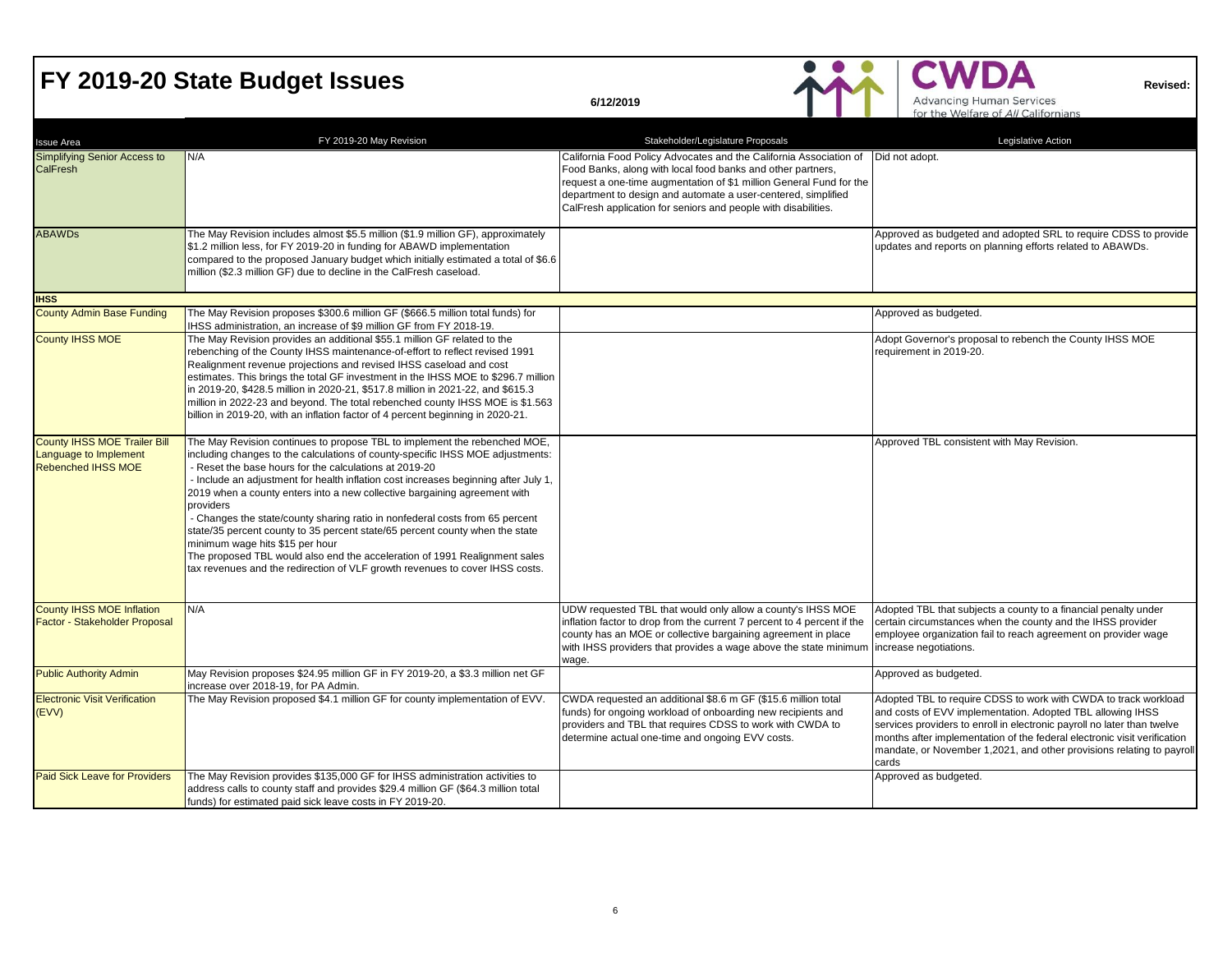#### **FY 2019-20 State Budget Issues**

|                                                                            |                                                                                                                                                                                                                                                                                                                                                                                                                                                                                                                                                                                                                    |                                                                                                                                                                                                                                                                                                                                                                                                               | for the Welfare of All Californians                                                                                                                            |
|----------------------------------------------------------------------------|--------------------------------------------------------------------------------------------------------------------------------------------------------------------------------------------------------------------------------------------------------------------------------------------------------------------------------------------------------------------------------------------------------------------------------------------------------------------------------------------------------------------------------------------------------------------------------------------------------------------|---------------------------------------------------------------------------------------------------------------------------------------------------------------------------------------------------------------------------------------------------------------------------------------------------------------------------------------------------------------------------------------------------------------|----------------------------------------------------------------------------------------------------------------------------------------------------------------|
| <b>Issue Area</b>                                                          | FY 2019-20 May Revision                                                                                                                                                                                                                                                                                                                                                                                                                                                                                                                                                                                            | Stakeholder/Legislature Proposals                                                                                                                                                                                                                                                                                                                                                                             | Legislative Action                                                                                                                                             |
| <b>Seven Percent Service</b><br><b>Reduction Restoration</b>               | The Governor's January Budget proposed to continue the restoration of the 7<br>percent reduction on an on-going basis beginning July 1, 2019 and provided<br>\$342.3 million GF to replace the Managed Care Organization tax fund source,<br>which is set to expire at the end of this fiscal year. The May Revision updates the percent across-the-board IHSS service hours.<br>funding based on caseload growth and costs per case to \$357.6 million GF, an<br>increase of \$15.7 million over the January Budget estimate, but proposes to end<br>the restoration December 31, 2021 in order to contain costs. | The IHSS Coalition requests the Legislature include trailer bill<br>language to rescind Welfare and Institutions Code Sections<br>12301.01 through 12301.05 to permanently restore the seven                                                                                                                                                                                                                  | Approve the Governor's May Revision to temporarily restore the<br>seven percent across-the-board reduction to IHSS service hours<br>through December 31, 2021. |
| <b>Adult Protective Services (APS)</b>                                     |                                                                                                                                                                                                                                                                                                                                                                                                                                                                                                                                                                                                                    |                                                                                                                                                                                                                                                                                                                                                                                                               |                                                                                                                                                                |
| <b>Training Funding</b>                                                    | N/A                                                                                                                                                                                                                                                                                                                                                                                                                                                                                                                                                                                                                | The California Welfare Directors Association (CWDA), the California Approved \$5.75 million, consistent with CWDA request.<br>State Association of Public Administrators/Guardians/Conservators,<br>the California Commission on Aging, and the California Elder<br>Justice Coalition request \$5.75 million General Fund over three<br>years to provide additional resources for APS social worker training. |                                                                                                                                                                |
|                                                                            | Supplemental Security Income/State Supplemental Program (SSI/SSP)                                                                                                                                                                                                                                                                                                                                                                                                                                                                                                                                                  |                                                                                                                                                                                                                                                                                                                                                                                                               |                                                                                                                                                                |
| <b>Housing and Disability</b><br><b>Advocacy Program (HDAP)</b>            | May Revision proposes on-going funding of \$25 million GF beginning in 2019-20<br>for this program and TBL that would include recognized tribes to the list of eligible<br>recipients, clarify that funding for the HDAP can be used for either SSI advocacy<br>or housing supports for potentially SSI-eligible individuals, and adds flexibility to<br>the requirement that HDAP clients must be housed in units sustainable upon                                                                                                                                                                                |                                                                                                                                                                                                                                                                                                                                                                                                               | Approved and adopted state TBL.                                                                                                                                |
| <b>SSI/SSP COLA</b>                                                        | SSI/SSP recipients can expect to see the federal portion of their grant increase<br>by 2.8 percent on January 1, 2019, and by an estimated 2.5 percent on January<br>1, 2020. The May Revision continued to propose passing through the federal<br>COLA. The May Revision did not propose to include a COLA on the state portion                                                                                                                                                                                                                                                                                   | Stakeholders requested COLA for the state portion of the grant.                                                                                                                                                                                                                                                                                                                                               | Approved May Revision as budgeted.                                                                                                                             |
| <b>Automation</b>                                                          |                                                                                                                                                                                                                                                                                                                                                                                                                                                                                                                                                                                                                    |                                                                                                                                                                                                                                                                                                                                                                                                               |                                                                                                                                                                |
| <b>CWS-CARES</b>                                                           | The May Revision continues to include a funding decrease to \$99.8 million in<br>current year consistent with the project's reassessment of the development<br>approach.                                                                                                                                                                                                                                                                                                                                                                                                                                           |                                                                                                                                                                                                                                                                                                                                                                                                               | Approved as budgeted.                                                                                                                                          |
| <b>CalSAWS</b>                                                             | The May Revision includes \$154.7 million in 2019-20. The project began in<br>March 2019, Federal approval having been delayed two months due to the<br>government shutdown.                                                                                                                                                                                                                                                                                                                                                                                                                                       |                                                                                                                                                                                                                                                                                                                                                                                                               | Approved as budgeted.                                                                                                                                          |
| <b>CalSAWS TBL</b>                                                         | N/A                                                                                                                                                                                                                                                                                                                                                                                                                                                                                                                                                                                                                | The Alliance to Transform CalFresh requested TBL to improve<br>consumer experience with social services programs administered<br>through CalSAWS.                                                                                                                                                                                                                                                             | Adopted TBL.                                                                                                                                                   |
| Expansion of CalFresh to SSI<br>Households (SSI Cash-Out<br>Reversal)      | The May Revision continues to include \$12.8 million funding for the SAWS<br>automation changes to support the June 2019 implementation of the CalFresh<br>Expansion. \$1.8 million of the funds have been shifted from current year to<br>budget year.                                                                                                                                                                                                                                                                                                                                                            |                                                                                                                                                                                                                                                                                                                                                                                                               | Approved as budgeted.                                                                                                                                          |
| <b>CalWORKs Outcomes and</b><br><b>Accountability Review (Cal-</b><br>OAR) | No change in funding. Due to very recent changes in the implementation timing<br>for Phases 1 and 2, we anticipate the SAWS will request that the current year<br>funds be shifted to the budget year. The May Revision continues to include \$2.8<br>million in current year funding, and \$1.6 million in budget year funding, for SAWS<br>changes to support Cal-OAR reporting needs.                                                                                                                                                                                                                           |                                                                                                                                                                                                                                                                                                                                                                                                               | Approved as budgeted.                                                                                                                                          |
| <b>Disaster CalFresh</b>                                                   | N/A                                                                                                                                                                                                                                                                                                                                                                                                                                                                                                                                                                                                                | CWDA requested \$1.8 million (\$900,000 GF) to automate Disaster<br>CalFresh eligibility determinations and add related forms, notices,<br>required state reports in the CalACES systems.                                                                                                                                                                                                                     | Approved CWDA request.                                                                                                                                         |
| <b>Statewide Verification Hub</b>                                          | The May Revision reflects \$652,000 in budget year funding for initial planning for<br>a State Verification Hub that is intended to streamline and modernize the<br>verification process for CalWORKs, CalFresh, and Medi-Cal, and to improve the<br>client experience.                                                                                                                                                                                                                                                                                                                                            |                                                                                                                                                                                                                                                                                                                                                                                                               | Approved as budgeted.                                                                                                                                          |
| CalWORKs 2.0                                                               | N/A                                                                                                                                                                                                                                                                                                                                                                                                                                                                                                                                                                                                                | CWDA requested \$5.1 million to automate CalWORKs 2.0 tools in<br>the SAWS and make them available to CalWORKs participants via<br>the SAWS online web portals.                                                                                                                                                                                                                                               | Did not adopt.                                                                                                                                                 |